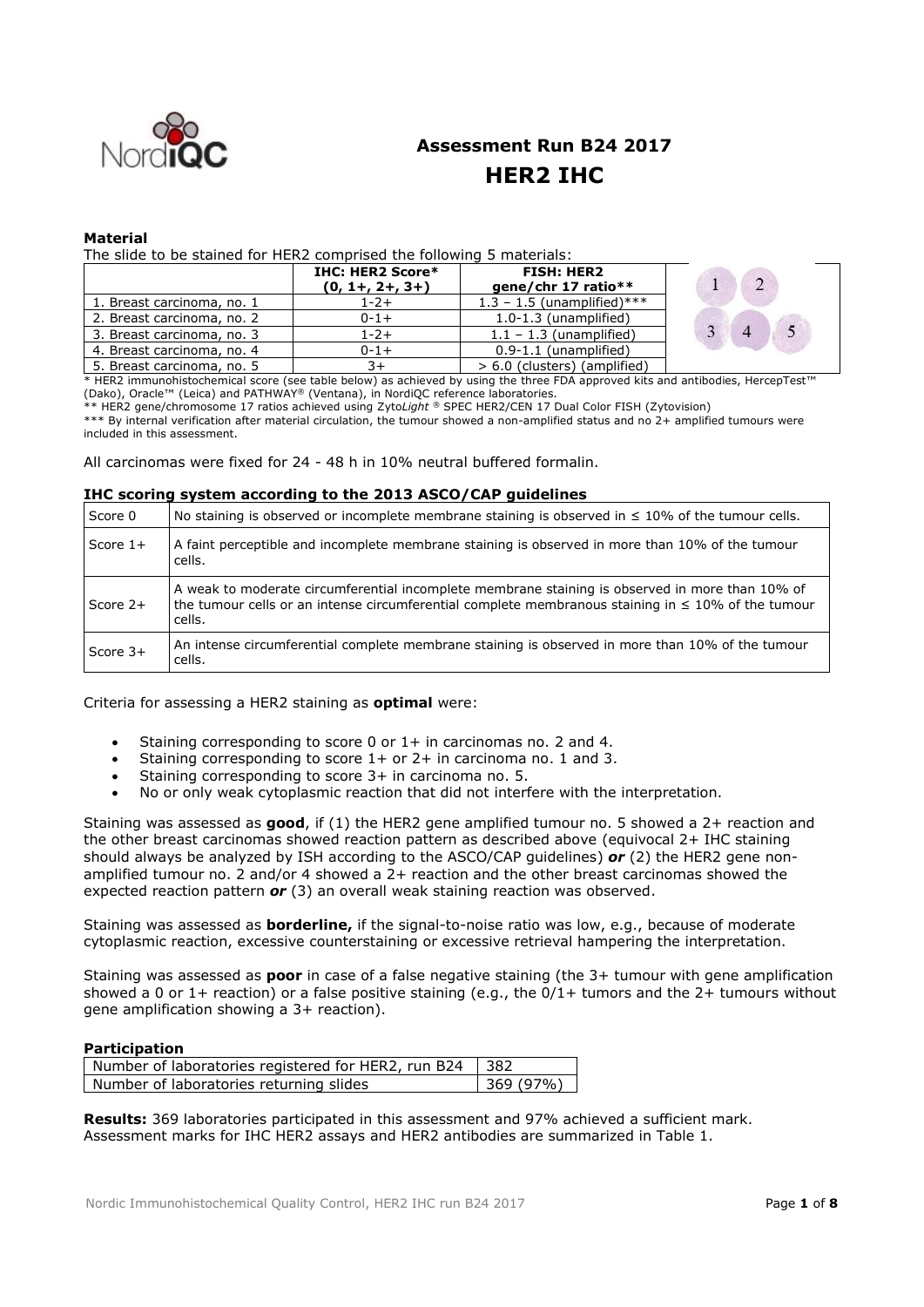| <b>FDA approved HER2</b><br>assays                                                    | n                           | Vendor                                                                                             | Optimal           | Good           | <b>Borderline</b> | Poor           | Suff. <sup>1</sup>           | Suff.<br>OPS <sup>2</sup>    |
|---------------------------------------------------------------------------------------|-----------------------------|----------------------------------------------------------------------------------------------------|-------------------|----------------|-------------------|----------------|------------------------------|------------------------------|
| PATHWAY <sup>®</sup> rmAb clone<br>4B5, 790-2991                                      | 208                         | Ventana/Roche                                                                                      | 184               | 22             | $\overline{2}$    | 0              | 99%                          | 99%                          |
| PATHWAY <sup>®</sup> rmAb clone<br>4B5, 790-2991 <sup>4</sup>                         | 1                           | Ventana/Roche                                                                                      | 1                 | 0              | 0                 | 0              | $\overline{\phantom{0}}$     | ÷,                           |
| CONFIRM™, rmAb clone<br>4B5, 790-4493                                                 | 16                          | Ventana/Roche                                                                                      | 2<br>0<br>13<br>1 |                | 94%               | 94%            |                              |                              |
| HercepTest <sup>™</sup> SK001                                                         | 32                          | Dako/Agilent                                                                                       | 26                | 6              | 0                 | $\mathbf 0$    | 100%                         | 100%                         |
| HercepTest <sup>™</sup> SK001 <sup>5</sup>                                            | $\overline{7}$              | Dako/Agilent                                                                                       | 5                 | $\overline{2}$ | 0                 | 0              | 100%                         |                              |
| HercepTest <sup>™</sup> K5204                                                         | 3                           | Dako/Agilent                                                                                       | $\overline{2}$    | $\mathbf{1}$   | 0                 | 0              |                              |                              |
| Oracle™ mAb clone<br>CB11, TA9145                                                     | $\overline{7}$              | Leica                                                                                              | 1                 | 4              | 2                 | 0              | 71%                          | 80%                          |
| Antibodies <sup>3</sup> for<br>laboratory developed<br>HER2 assays,<br>conc. antibody | $\mathsf{n}$                | Vendor                                                                                             | Optimal           | Good           | <b>Borderline</b> | Poor           | Suff. <sup>1</sup>           | Suff.<br>OPS <sup>2</sup>    |
| mAb clone BS24                                                                        | 1                           | Nordic Biosite                                                                                     | 1                 | 0              | 0                 | 0              | $\overline{\phantom{0}}$     | $\overline{a}$               |
| mAb clone CB11                                                                        | 13<br>1                     | Leica/Novocastra<br><b>Biogenex</b>                                                                | 1                 | 8              | 3                 | $\overline{2}$ | 64%                          |                              |
| rmAb clone EP3                                                                        | 1                           | Cell Marque                                                                                        | $\mathbf{1}$      | $\mathbf 0$    | 0                 | $\mathbf 0$    | $\qquad \qquad \blacksquare$ | $\qquad \qquad \blacksquare$ |
| rmAb clone SP3                                                                        | 13<br>3<br>4<br>1<br>1<br>1 | Thermo/NeoMarkers<br>Zytomed<br>Cell Marque<br>Master Diagnostaica SL<br>Immunologic<br>Invitrogen | 10                | 12             | 0                 | $\mathbf{1}$   | 96%                          | 100%                         |
| pAb clone A0485                                                                       | 48                          | Dako/Agilent                                                                                       | 37                | 11             | 0                 | 0              | 100%                         | 100%                         |
| Ab clone ZP1045Y, RM-<br>2112-S                                                       | 1                           | Thermo Scientific                                                                                  | 1                 | 0              | 0                 | 0              | $\overline{\phantom{0}}$     | ÷                            |
| <b>Antibodies for</b><br>laboratory developed<br><b>HER2 assays, RTU</b>              | n                           | Vendor                                                                                             | Optimal           | Good           | <b>Borderline</b> | Poor           | Suff. <sup>1</sup>           | Suff.<br>OPS <sup>2</sup>    |
| mAb clone CB11,<br>NCL-L-CB11                                                         | $\mathbf{1}$                | Leica/Novocastra                                                                                   | 0                 | $\mathbf 0$    | $\mathbf{1}$      | $\mathbf 0$    | $\overline{a}$               |                              |
| rmAb clone EP3,<br><b>AN726</b>                                                       | 1                           | Biogenex                                                                                           | 0                 | $\mathbf{1}$   | 0                 | 0              | $\overline{\phantom{0}}$     | ÷                            |
| rmAb EP3, CCR-0843                                                                    | 1                           | Celnovte                                                                                           | 1                 | 0              | 0                 | 0              | -                            | -                            |
| rmAb clone EP3,<br>RMPD049R                                                           | 1                           | Diagnostic Biosystems                                                                              | 1                 | 0              | 0                 | 0              |                              |                              |
| rmAb EP3, RMA-0690                                                                    | 1                           | Maixin                                                                                             | 1                 | $\pmb{0}$      | 0                 | 0              |                              |                              |
| Ab clone MXR001,<br><b>RMA-0701</b>                                                   | 1                           | Maixin                                                                                             | 1                 | $\pmb{0}$      | 0                 | 0              |                              |                              |
| rmAb clone SP3,<br>237R                                                               | 1                           | Cell Marque                                                                                        | 0                 | $\mathbf{1}$   | 0                 | 0              | $\overline{a}$               |                              |
| Total                                                                                 | 369                         |                                                                                                    | 287               | 70             | 9                 | 3              | $\blacksquare$               | $\blacksquare$               |
| Proportion                                                                            |                             |                                                                                                    | 78%               | 19%            | 2%                | $1\%$          | 97%                          |                              |

# Table 1. **Assessment marks for IHC assays and antibodies run B24, HER2 IHC**

1) Proportion of sufficient stains (optimal or good),

2) Proportion of sufficient stains with optimal protocol settings only, see below.

3) mAb: mouse monoclonal antibody, rmAb: rabbit monoclonal antibody, pAb: polyclonal antibody.

4) RTU system developed for the Roche/Ventana`s fully-automated systems (BenchMark) but used by laboratories on different platforms (Leica Bond)

5) RTU system developed for the Agilent/Dako`s semi-automated systems (Autostainer Link48) but used by laboratories on different platforms (Leica Bond, Dako Omnis and manual staining)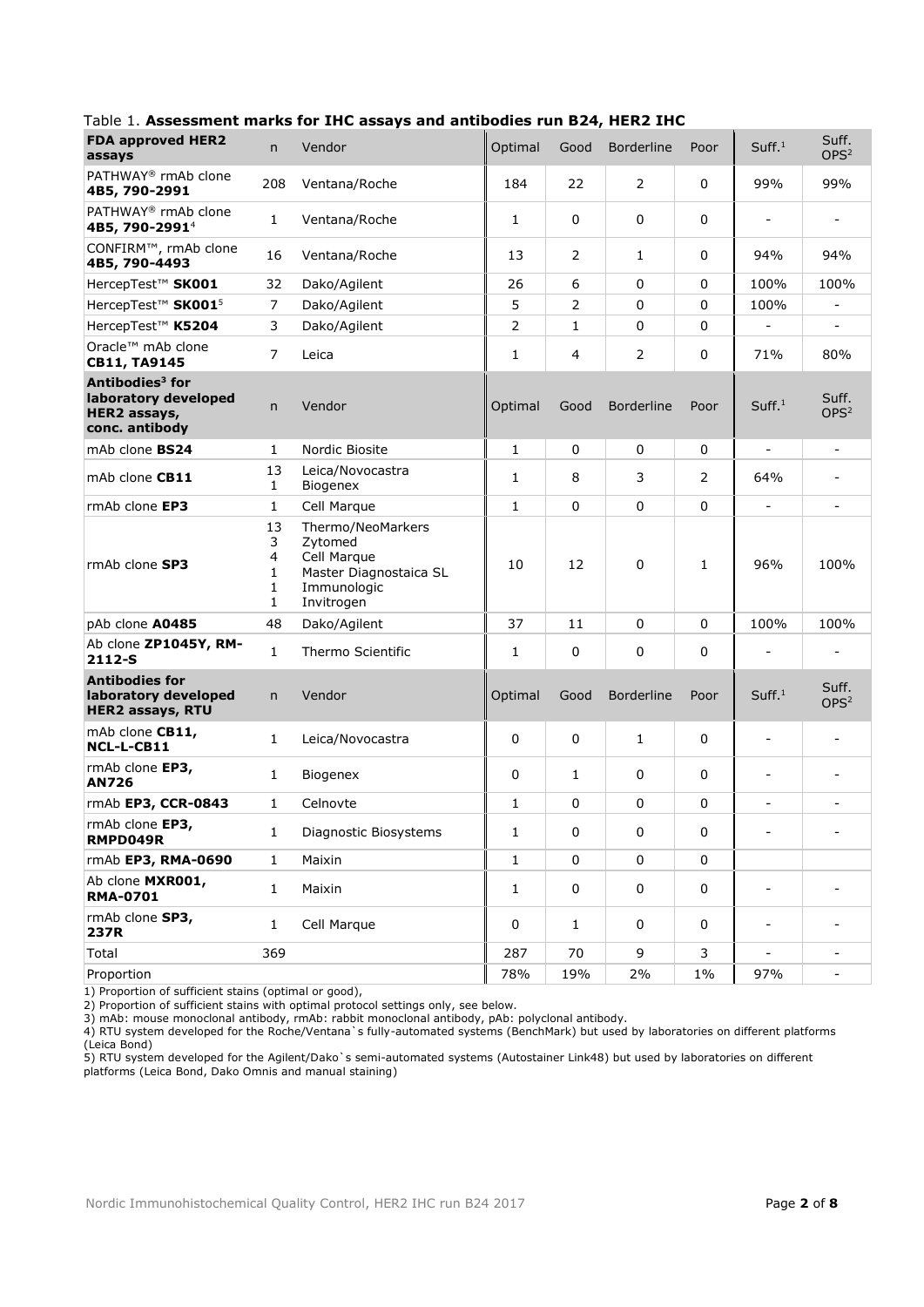## **Detailed Analysis FDA/CE IVD approved assays**

**PATHWAY®** rmAb clone **4B5** (790-2991, Ventana): 184 of 208 (88%) protocols were assessed as optimal. Protocols with optimal results were typically based on heat induced epitope retrieval (HIER) in Cell Conditioning 1 (CC1) (efficient heating time 8-64 min.) in BenchMark XT, GX or Ultra, 8-60 min. incubation of the primary Ab and Iview, UltraView or OptiView as detection kit. Using these protocol settings, 189 of 191 (99%) laboratories produced a sufficient staining result (optimal or good).

**CONFIRM™** rmAb clone **4B5** (790-4493, Ventana): 13 of 16 (81%) protocols were assessed as optimal. Protocols with optimal results were typically based on HIER in CC1 (efficient heating time 30-64 min.) in BenchMark GX and Ultra, 16-32 min. incubation of the primary Ab and UltraView or OptiView as detection kit. Using these protocol settings, 15 of 16 (94%) laboratories produced a sufficient staining result.

**HercepTest™** pAb (SK001, Dako): 26 of 32 (81%) protocols were assessed as optimal. Protocols with optimal results were typically based on HIER in HercepTest™ epitope retrieval solution at 97-99°C for 20- 40 min. in a water bath or PT Link and 30 min. incubation of the primary Ab. Using these protocol settings, 30 of 30 (100%) laboratories produced a sufficient staining result.

**Oracle**™ mAb clone **CB11** (TA9145, Leica): 1 of 7 (14%) protocols were assessed as optimal. The optimal protocol was based on HIER in Bond Epitope Retrieval Solution 1 pH 6 (BERS1, Leica) for 25 min. and 30 min. incubation of the primary Ab. Using these protocol settings, 4 of 5 (80%) laboratories produced a sufficient staining result.

| CD <sub>x</sub> assay                                                           | <b>Vendor recommended</b><br>protocol settings* |             | Laboratory modified<br>protocol settings** |               |  |
|---------------------------------------------------------------------------------|-------------------------------------------------|-------------|--------------------------------------------|---------------|--|
|                                                                                 | Sufficient                                      | Optimal     | Sufficient                                 | Optimal       |  |
| Ventana BenchMark XT, GX,<br>Ultra<br>PATHWAY <sup>®</sup> rmAb 4B5<br>790-2991 | 87/87 (100%)                                    | 65/87 (75%) | 129/131 (99%)                              | 119/131 (91%) |  |
| Ventana BenchMark XT, GX,<br>Ultra<br>CONFIRM™ rmAb 4B5<br>790-4493             | 6/7(86%)                                        | 5/7(71%)    | $9/9(100\%)$                               | $8/9(89\%)$   |  |
| Dako Autostainer Link 48+<br>HercepTest <sup>™</sup> pAb<br><b>SK001</b>        | 26/26 (100%)                                    | 20/26 (77%) | $6/6$ (100%)                               | $6/6$ (100%)  |  |
| Leica Bond MAX, III<br>Oracle™ mAb CB11<br>TA9145                               | $4/5(80\%)$                                     | 1/5(20%)    | 1/2                                        | 0/2           |  |

#### Table 2. **Comparison of pass rates for vendor recommended and laboratory modified protocols**

\* Protocol settings recommended by vendor – Retrieval method and duration, Ab incubation times, detection kit, IHC stainer/equipment. \*\* Significant modifications: retrieval method, retrieval duration and Ab incubation time altered >25%, detection kit Only protocols performed on the specified vendor IHC stainer are included.

#### **Concentrated antibodies for laboratory developed (LD) assays**

pAb **A0485**: 37 of 48 (77%) protocols were assessed as optimal. Optimal protocols were based on HIER using either Target Retrieval Solution (TRS) low pH 6.1 (Dako) (21/27), TRS pH 9 (3-in-1) (Dako) (8/9), Cell Conditioning 1 (CC1, Ventana) (3/3), Bond Epitope Retrieval Solution 1 (BERS1, Leica) (1/2), Bond Epitope Retrieval Solution 2 (BERS2, Leica) (1/1), Tris-EDTA/EGTA pH 9 (1/1), Citrate pH 6 (1/3) and unknown (1/1). The pAb A0485 was typically diluted in the range of 1:100-1,600 depending on the total sensitivity of the protocol employed. Using these protocol settings, 45 of 45 (100%) laboratories produced a sufficient staining result (optimal or good).

rmAb **SP3**: 10 of 23 (43%) protocols were assessed as optimal. Optimal protocols were based on HIER using TRS pH 9 (3-in-1) (Dako) (1/2), BERS2 (Leica) (7/11), CC1 (Ventana) (1/4) or Citrate pH 6 (1/2). The rmAb clone SP3 was diluted 1:50-200 depending on the total sensitivity of the protocol employed. Using these protocol setting, 13 of 13 (100%) laboratories produced a sufficient staining result.

mAb **CB11**: 1 of 14 (7%) protocols was assessed as optimal. The optimal protocol was based on HIER using BERS1 (Leica) for 5 min. at 97°C. The mAb clone CB11 (Leica NCL-CB11) was diluted 1:200, incubated for 15 min. at RT, Bond Refine DS9800 used as detection system and stained on the BOND III platform.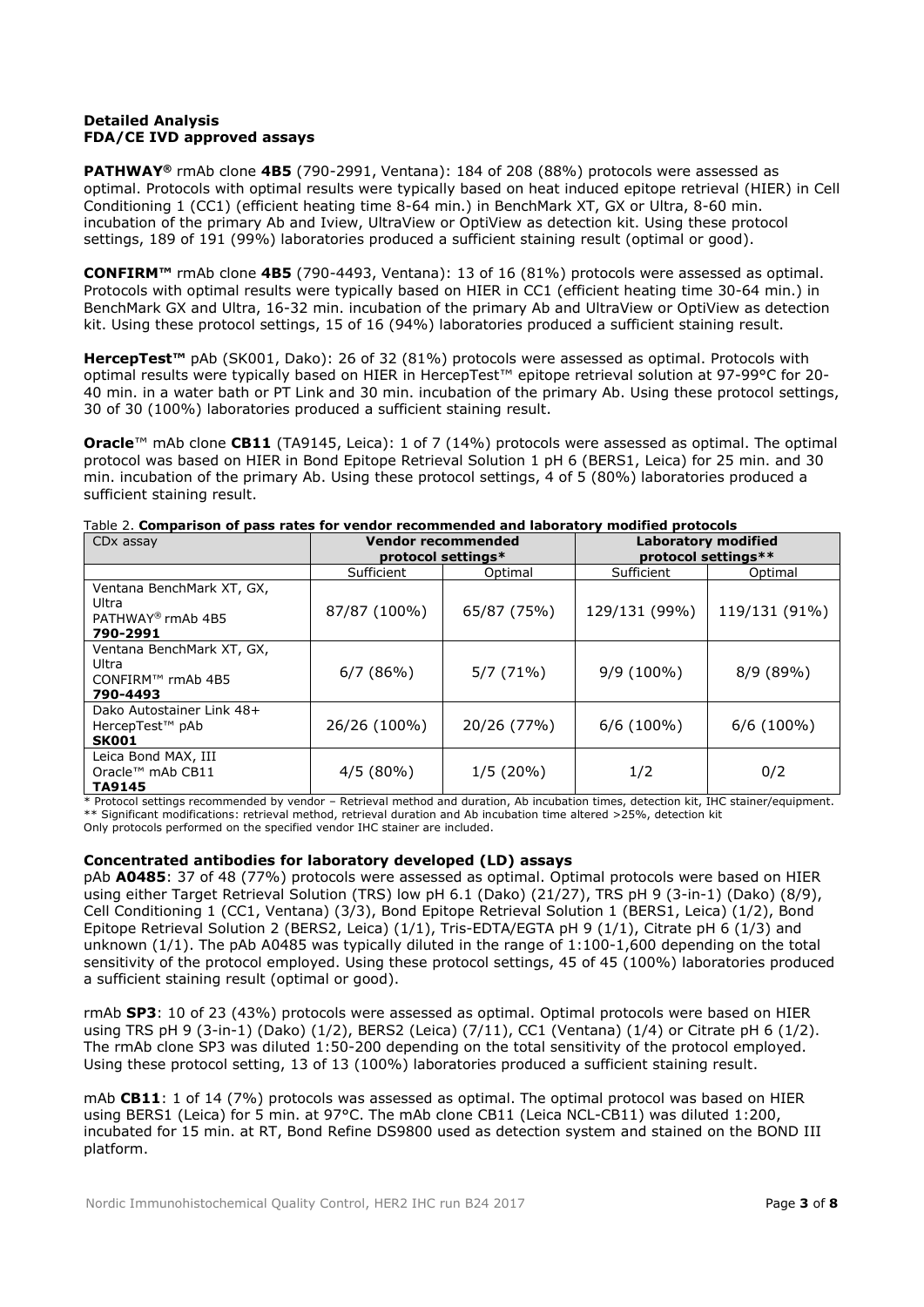rmAb **EP3** (Cell Marque): One protocol with an optimal result was based on HIER using BERS1 (Leica) for 30 min. at 100°C. The Ab was diluted 1:200, incubated for 15 min. at RT, Bond Refine DS9800 used as detection system and stained on the BOND III platform.

mAb clone **BS24** (Nordic Biosite): One protocol with an optimal result was based on HIER using Tris-EDTA / EGTA for 20 min. at 98°C. The Ab was diluted 1:75, incubated for 30 min. at RT and BioSite Histo Plus HRP Polymer anti-Mouse (KDB-10007) was used as detection system and stained on the Thermo Autostainer platform.

| -,------                   |                                                   |                          |                |                                        |                                   |              |  |
|----------------------------|---------------------------------------------------|--------------------------|----------------|----------------------------------------|-----------------------------------|--------------|--|
| Concentrated<br>antibodies | <b>Dako Agilent</b><br><b>Autostainer / Omnis</b> |                          |                | Ventana<br><b>BenchMark XT / Ultra</b> | Leica<br>Bond III /<br><b>Max</b> |              |  |
|                            | <b>TRS pH 9.0</b>                                 | <b>TRS pH 6.1</b>        | $CC1$ pH $8.5$ | $CC2$ pH $6.0$                         | BERS2 pH 9.0                      | BERS1 pH 6.0 |  |
| pAb clone<br>A0485         | 8/9(89%)                                          | 21/27 (78%)              | 3/3            | -                                      | 1/1                               | 1/2          |  |
| rmAb clone<br>SP3          | 1/2                                               | $\overline{\phantom{a}}$ | 1/4            | $\overline{\phantom{a}}$               | 7/11(64%)                         | $\sim$       |  |
| mAb clone<br><b>CB11</b>   | 0/3                                               | 0/1                      |                | -                                      | 0/2                               | 1/3          |  |

Table 3. **Optimal results for HER2 for the most commonly used antibodies as concentrate on the 3 main IHC systems\***

\* Antibody concentration applied as listed above, HIER buffers and detection kits used as provided by the vendors of the respective platforms.

\*\* (number of optimal results/number of laboratories using this buffer)

#### **RTU system**

Ab clone **MXR001** (RMA-0701, Maixin): One protocol with an optimal result was based on HIER using Tris-EDTA / EGTA pH 9 for 20 min. at 100°C. The Ab was incubated for 60 min. at RT and MaxVision III Ultra DAB was used as detection system. The staining was performed manually.

## **Comments**

In this assessment, the tumour composition of the block was different compared to the standard used by NordiQC. No HER2 2+ tumour with gene amplification was included, as the tumour tissue core no. 1 by internal validation showed to be non-amplified. This might have influenced the high overall pass rate of 97%, being the highest in the NordiQC HER2 IHC assessments performed. On the other hand, pass rates have generally increased in the last years, perhaps due to the extended and harmonized use of high quality HER2 IHC assays.

The predominant feature of an insufficient result for HER2 IHC was characterized by too weak or false negative staining reaction. This was observed as 0/1+ IHC reaction in the breast carcinoma core no. 5. This tumour was categorized as IHC 3+ in the NordiQC reference laboratory using three FDA/CE-IVD HER2 IHC assays: PATHWAY® (Ventana), HercepTest™ (Dako) and Oracle™ (Leica) and a high level of HER2 gene amplification (ratio >6) by ISH. False negative or too weak staining reaction of the breast carcinoma no. 5 was seen in 50% of the insufficient results (6 of 12).

The remaining insufficient results were typically characterized by a poor signal-to-noise ratio, impaired morphology, excessive counterstaining complicating interpretation (n=4) or false positive 3+ IHC staining in the HER2 non-amplified tumours (n=2).

An insufficient result caused by false positive staining was only seen in LD assays, while insufficient result caused by false negative staining or a poor signal-to-noise ratio were seen both in laboratory developed (LD) and FDA-/CE-IVD approved assays.

False negative results were for the LD assays typically caused by too low sensitivity of the protocol applied (e.g. too low concentration of the primary Ab and/or use of detection system with low sensitivity). For the FDA-/CE-IVD approved systems, no single cause for insufficient staining reactions could be identified from the protocols submitted.

An extended off-label use was applied for the approved HER2 IHC systems. Three laboratories used the Dako HercepTest™ SK001 assay for manually staining, one laboratory used the Leica Bond III platform, while 3 laboratories performed the assay on Dako Omnis and, as such, not within intended use. Consequently, these were considered as LD assays. In this assessment, all 7 laboratories using HercepTest™ SK001 off-label on either Omnis, Bond or manually produced a result assessed as optimal or good. However, despite the encouraging results, off-label use must be meticulously validated by the endusers on a large cohort of breast carcinomas (n=100, ASCO/CAP 2013 guidelines).

The Ventana PATHWAY® /CONFIRM™ HER2 IHC assay was also increasingly used off-label by the participants, applying OptiView as detection system and not UltraView or iView as recommended by Ventana. In this assessment no impact on the analytical sensitivity and specificity was revealed. In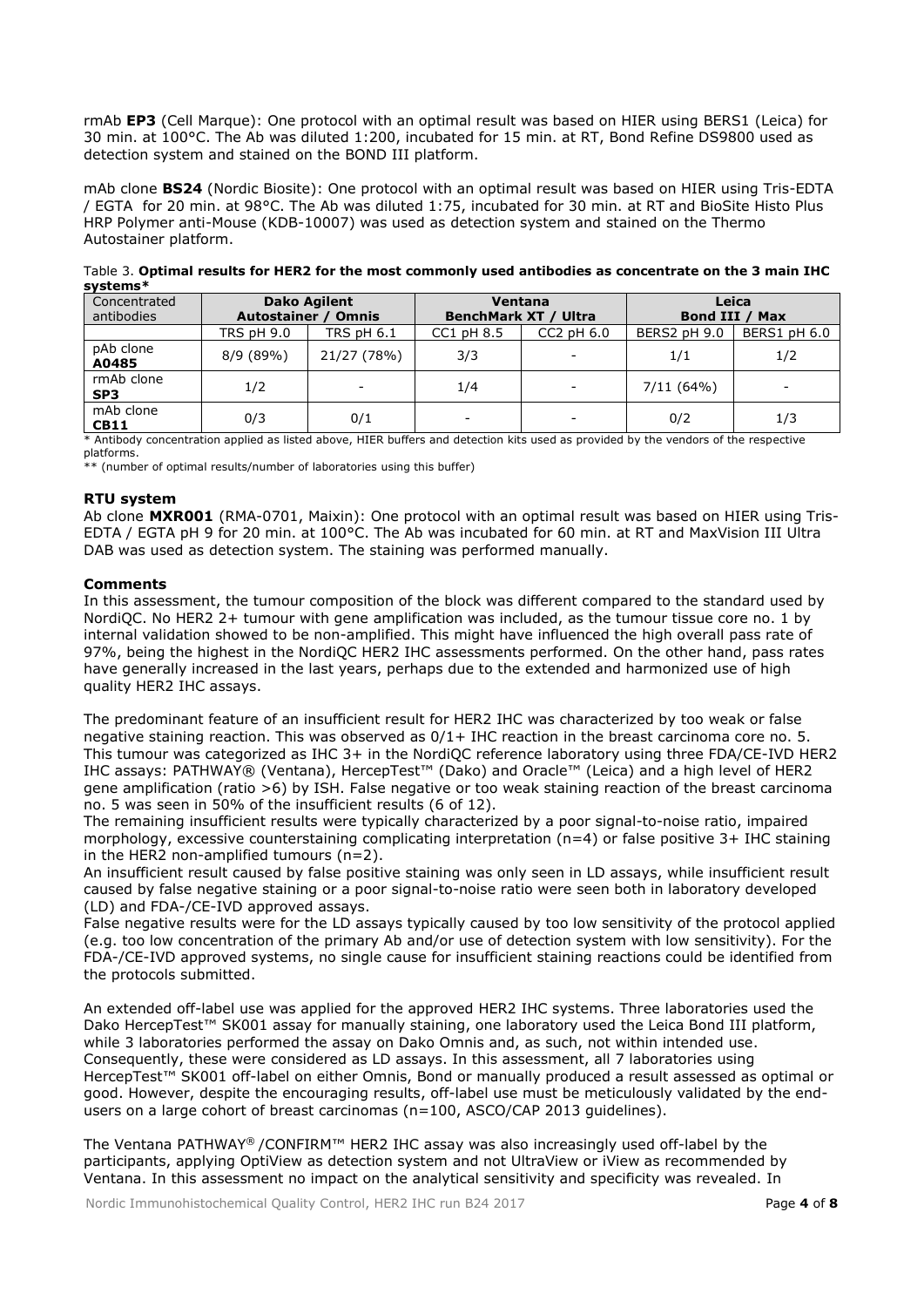contrast, internal studies previously performed in the NordiQC reference laboratory indicated a less precise and robust HER2 IHC assay if UltraView was substituted by OptiView PATHWAY® /CONFIRM™. OptiView will typically amplify the analytical sensitivity of the IHC system 3-4x compared to UltraView. Consequently, if OptiView is applied, the HER2 IHC assay must be adjusted at other parameters e.g. incubation time of the primary Ab or HIER settings to provide the analytical sensitivity level validated by Ventana, which as mentioned can cause a less precise and robust assay.

In this assessment, the FDA-/CE-IVD approved HER2 IHC assays PATHWAY® /CONFIRM™ and HercepTest™ from Ventana and Dako, respectively, were most successful and provided a higher pass-rate superior to LD assays as illustrated in Graph 1. PATHWAY®/CONFIRM™ IHC assays have provided a consistent high pass rate throughout all HER2 IHC runs in NordiQC.

The proportion of laboratories using FDA-/CE-IVD approved HER2 IHC assays and LD assays is very consistent. In this run, 24% of the participants (n=95) used LD assays compared to 23-31% in the last 12 assessments. Despite an overall improvement of the pass rate for LD HER2 assays from run B1 to B24, the pass rate and proportion of optimal results is still inferior to the FDA/CE-IVD approved systems as PATHWAY<sup>®</sup> /CONFIRM™ and HercepTest<sup>™</sup>. In general, the three FDA-/CE-IVD approved HER2 assays provided a proportion of optimal results of 85% (226 of 266), whereas only 59% (61 of 103) of LD HER2 assays were assessed as optimal. As shown in Graph 2, LD HER2 assays both provided a reduced proportion of sufficient results but also a shift from optimal to good, typically caused by 2+ staining reaction in one or both of the HER2 non-amplified tumours (no. 2 and 4) expected to show a 0/1+ staining reaction. The staining reaction of 2+ in these tumours would not directly lead to a wrong diagnosis but require an additional ISH test due to the less precise IHC result.

In this assessment NordiQC evaluated the performance of the FDA-/CE-IVD approved HER2 IHC assays both when used in concordance to the recommendations provided and as off-label use, as the latter in fact is considered as an LD assay. The overall result is also shown in Graph 2. Briefly, the overall pass rates were similar when the approved assays were used either as true plug-and-play systems or off-label, but in fact the off-label use provided a slightly higher proportion of optimal results. The observations must be interpreted with caution, as the composition of the material in this run was modified to the best practice composition of material for EQA of HER2 IHC. In NordiQC the inclusion of 2+ tumours with and without gene amplification have proven to be central for the assessment of the accuracy and calibration level of the HER2 IHC assays and without these, no confident conclusions for the performance of "on-label and offlabel" use of approved HER2 assays can be generated.

The overall pass rate of 97% obtained in this assessment was the highest in the NordiQC breast cancer module and is largely comparable to the pass rates seen in the last 5 runs indicating a relatively stable level has been reached. A significant improvement compared to the pass rate of 51% seen in run B1, 2006 has been obtained and maintained. However, as mentioned above the data in this run must be interpreted with caution due to the altered composition in the material circulated.



## Graph 1. **Pass rates of 24 HER2 IHC assessments in the NordiQC breast cancer module**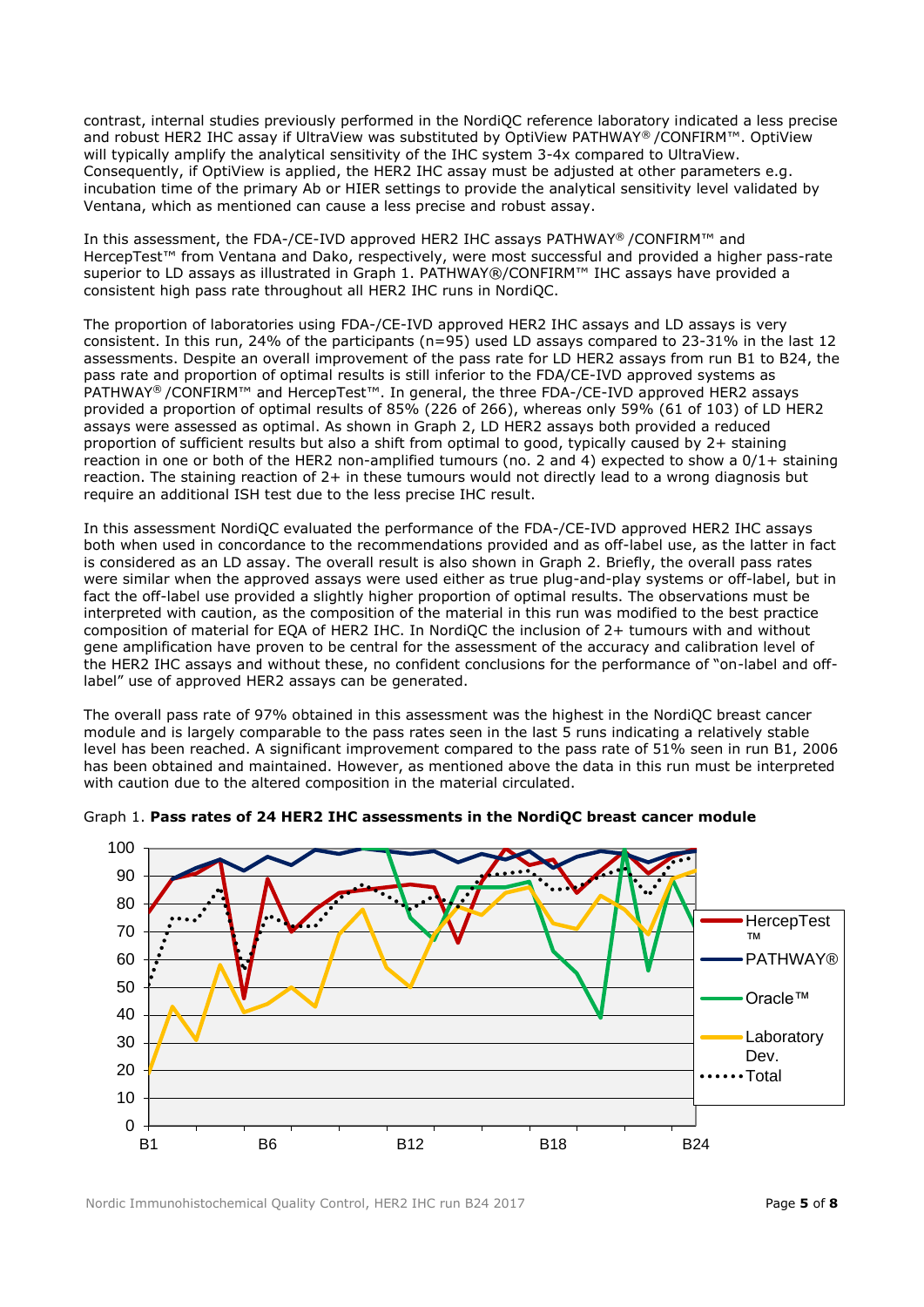

## Graph 2. **Proportion of assessment marks using FDA-/CD-IVD and LD assays**

#### **Scoring consensus B24**

Laboratories were requested to submit scores (0, 1+, 2+, 3+) of their own HER2 stained slides. This was done by 85% (313 of 369) of the participants. For 283 of the 312 (91%) responding participants, scores for all the tissues in the multi-tissue sections were in concordance with the NordiQC assessor group using the ASCO/CAP 2013 interpretation guidelines. This was at the same level as that in run B23, where 86% of the scores were in consensus with the NordiQC assessor group. Among laboratories with sufficient staining, 98% (278 of 283) of interpretations were in agreement with the NordiQC assessors. Interpretation in concordance with the NordiQC assessor group was seen in 83% (25 of 30) among participants with insufficient staining. Typically, one (or more) of the cores without HER2 overexpression was interpreted as 3+ by the laboratory but 0-2+ by the NordiQC assessor group.

#### **Conclusion**

The FDA-/CE-IVD approved HER2 IHC assays **PATHWAY®/CONFIRM™** rmAb clone 4B5 (Ventana) and **HercepTest™** (Dako) were in this assessment the most successful assays for the semi-quantitative IHC determination of HER2 protein expression. Laboratory developed assays provided a slightly lower pass rate and were less precise for the HER2 status requiring an additional ISH test for final evaluation.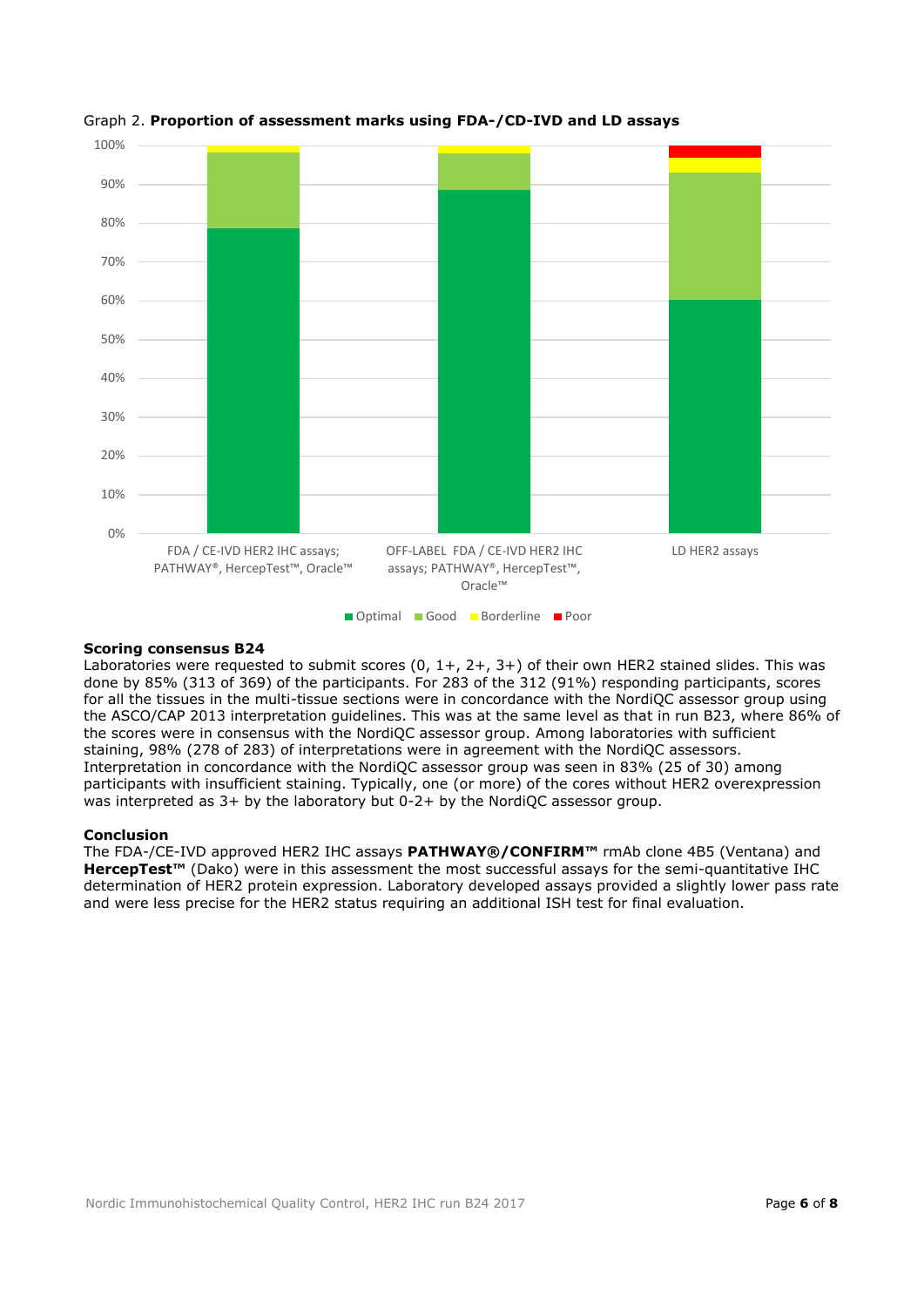Figs 1a and 1b – optimal staining results, same protocol

Figs 2a and 2b – insufficient staining results - false negative, same protocol Figs 3a and 3b – insufficient staining results – false positive, same protocol





Fig 1a.

Left: Optimal staining result for HER2 of the breast ductal carcinoma no. 5 with a ratio of HER2 / chr17 of > 6.0.

> 10% of the neoplastic cells show an intense and complete membranous staining reaction corresponding to 3+.

Right: Optimal staining result for HER2 of the breast ductal carcinoma no. 3 with a ratio of HER2 / chr17 of  $1.1 - 1.3$ 

> 10% of the neoplastic cells show a weak to moderate and complete membranous staining reaction corresponding to 2+.



Fig 1b.

Left: Optimal staining result for HER2 of the breast ductal carcinoma no. 2 with a ratio of HER2 / chr17 of 1.0-1.3.

> 10% of the neoplastic cells show a faint membranous staining reaction corresponding to 1+.

Right: Optimal staining result for HER2 of the breast ductal carcinoma no. 4 with a HER2 / chr17 ratio of 0.9- 1.1.

< 10% of the neoplastic cells show a faint membranous staining reaction corresponding to 0.



#### Fig 2a.

Left: Staining result for HER2 of the breast ductal carcinoma no. 5 with a ratio of HER2 / chr17 of  $> 6.0$ . > 10% of the neoplastic cells show faint membranous staining and at the same time an excessive cytoplasmic staining reaction corresponding to  $1+$  compromising the interpretation.

Right: Staining result for HER2 of the breast ductal carcinoma no. 3 with a ratio of HER2 / chr17 of  $1.1$  -1.3.

> 10% of the neoplastic cells show a weak to moderate and complete membranous staining reaction corresponding to 0.





Left: Staining result for HER2 of the breast ductal carcinoma no. 2 with a ratio of HER2 / chr17 of 1.0-1.3. < 10% of the neoplastic cells show a faint membranous staining reaction corresponding to 0. Right: Staining result for HER2 of the breast ductal

carcinoma no. 4 with a HER2 / chr17 ratio of 0.9-1.1. < 10% of the neoplastic cells show a faint membranous staining reaction corresponding to 0.